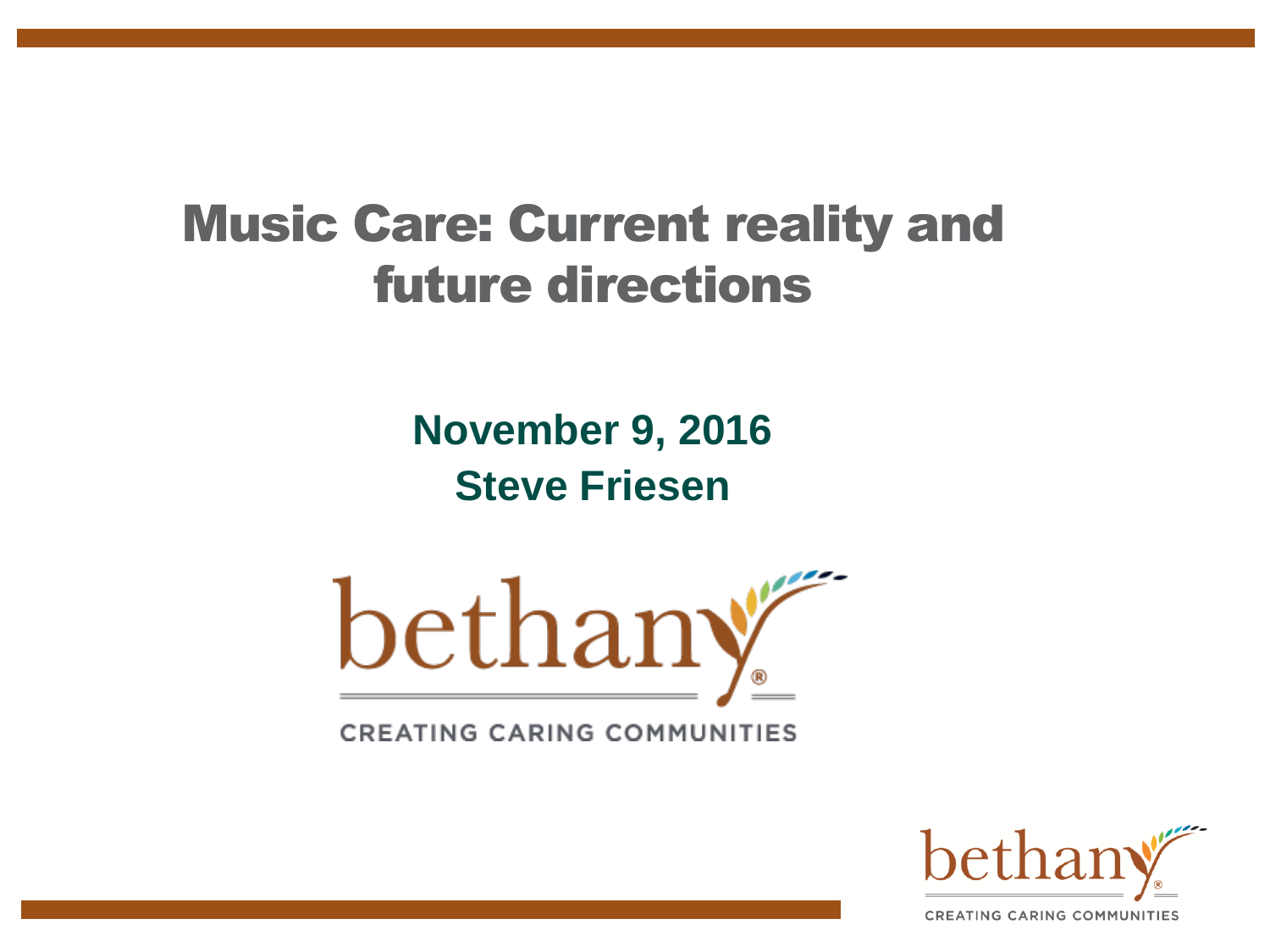## **Overview**

- Long term Care environment
- Music Therapy and Care
- Current realities
- Drivers for change

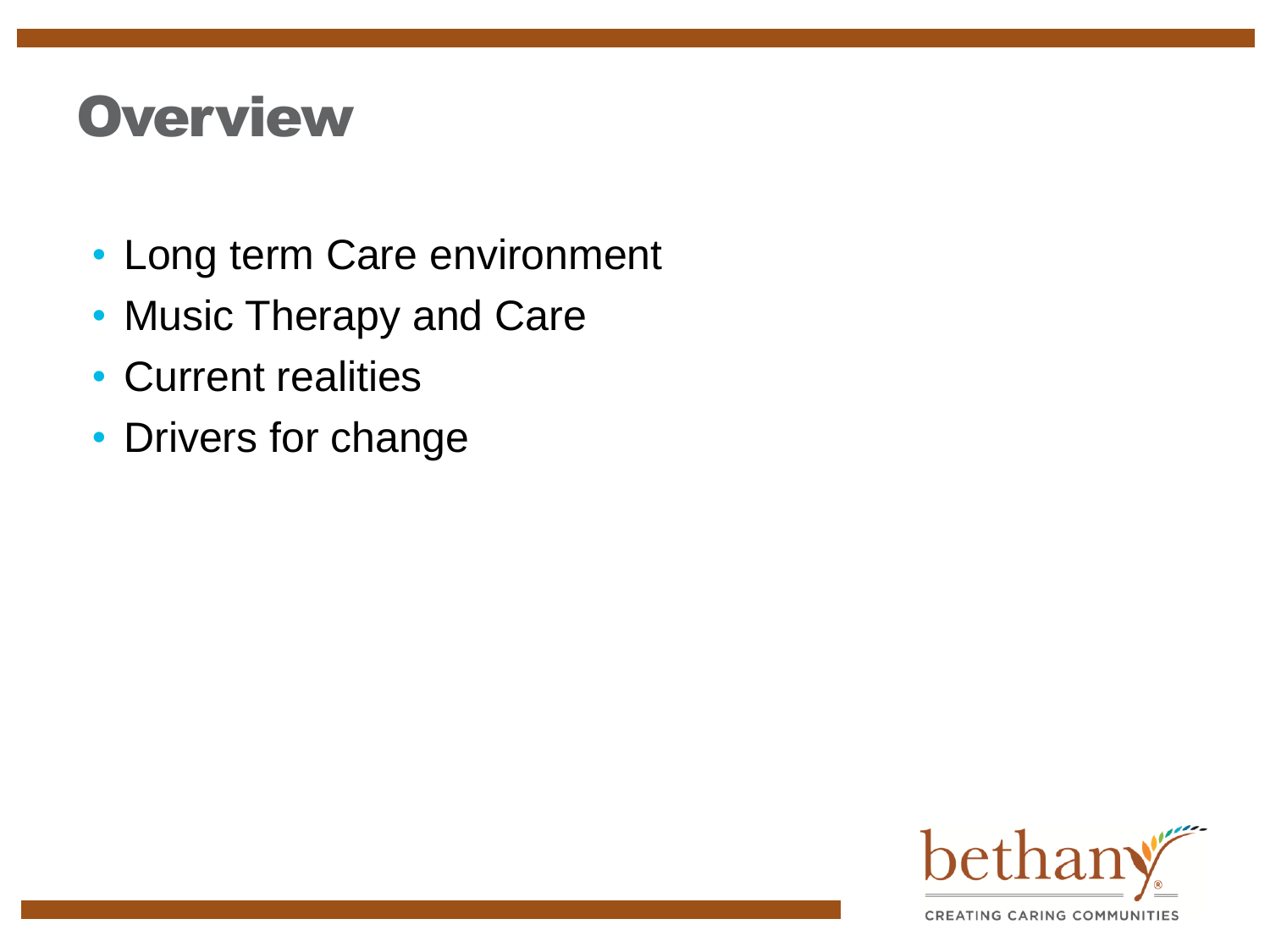# Bethany Care Society

- Bethany is a faith-based, not-for-profit provider of seniors' services and affordable housing in communities in central and southern Alberta.
- We provide a full spectrum of housing and care options for seniors and adults with disabilities.

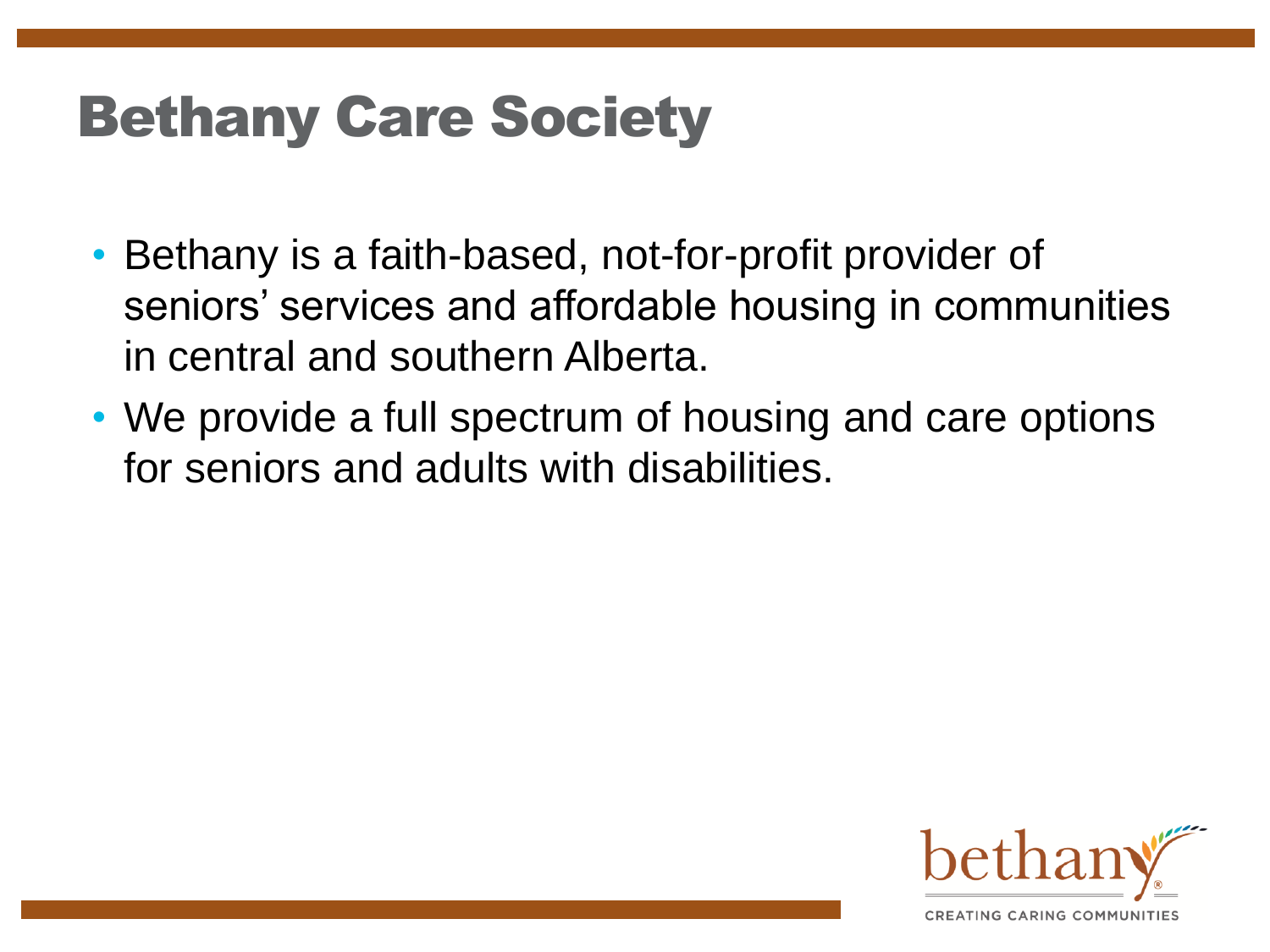# Bethany Care Foundation

• The Bethany Care Foundation is a registered charity dedicated exclusively to the acceptance and raising of funds in support of the priorities of the Bethany Care Society.



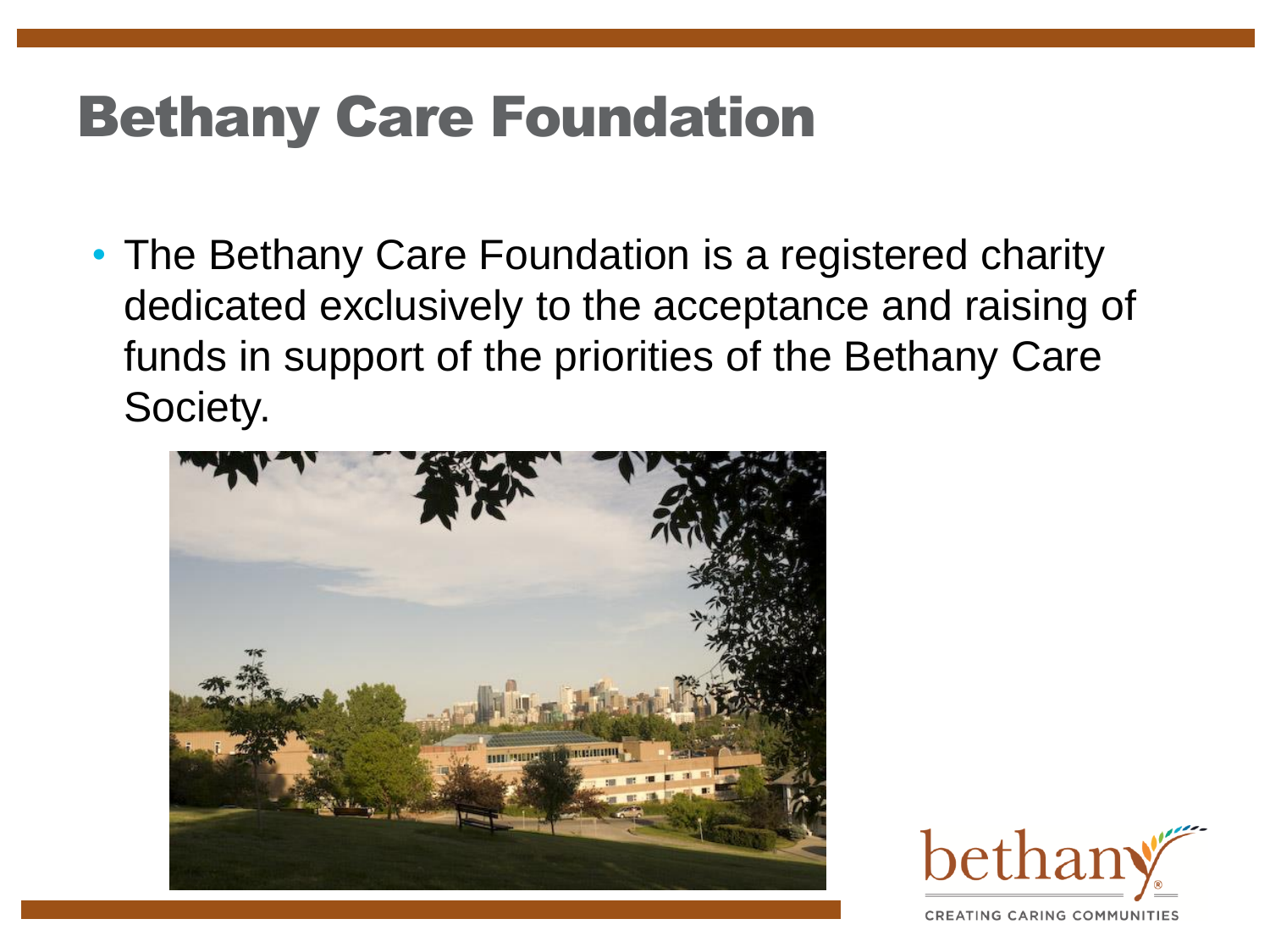# Sites and Services

- AHS contracted services (931 beds)
	- 810 LTC beds across 6 sites
	- 121 SL4 beds across 2 sites
- 211 supportive living suites
- 867 seniors housing suites



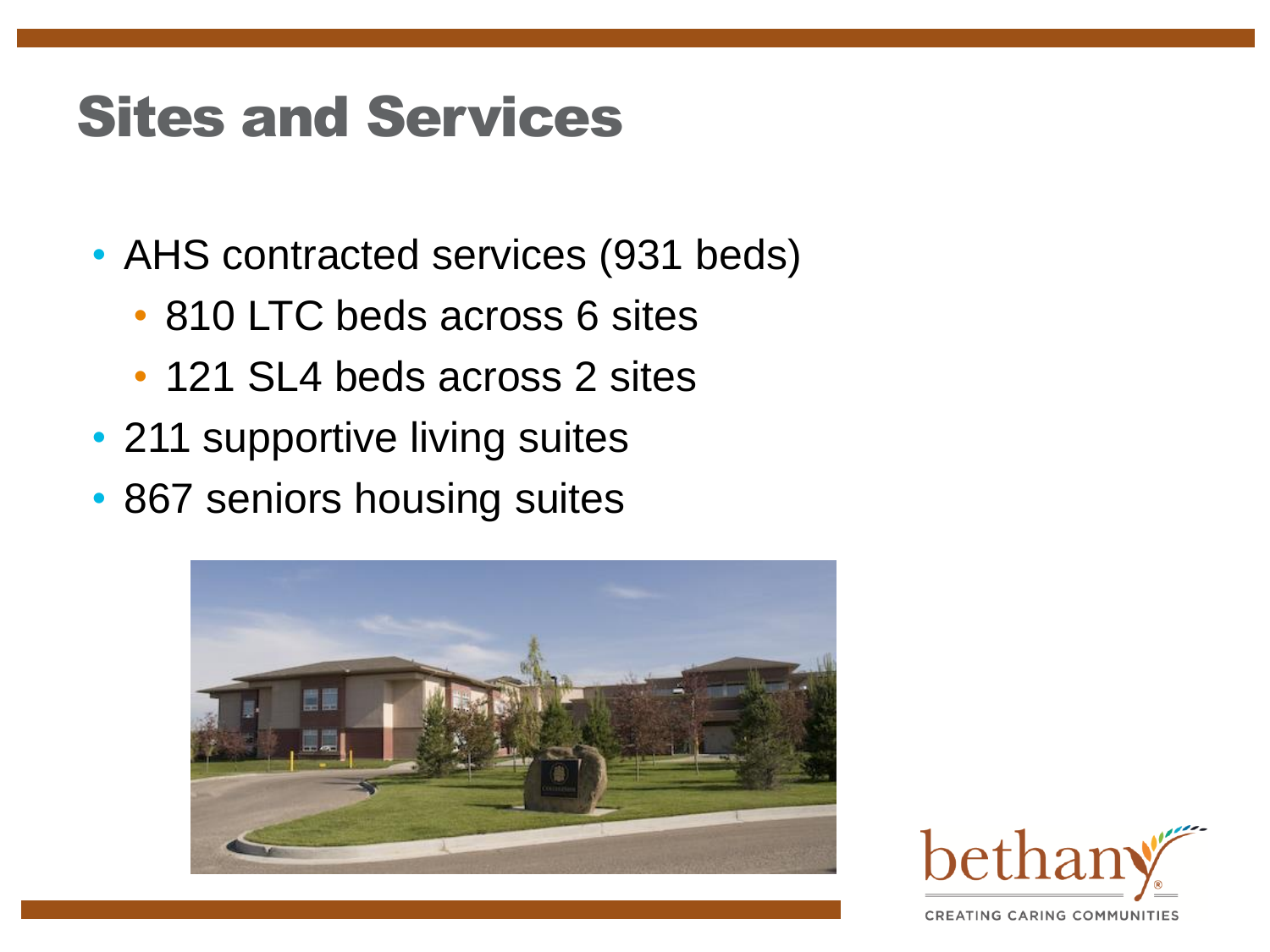# Factors Contributing to our Care Service Model

- Funded for an average of 3hrs and 20 mins of worked hours for care providers for long term care residents
- Contracted service provider; highly regulated system
- Staffing; Unionized environment, over 50% HCAs
- Residents; 80% have cognitive impairment

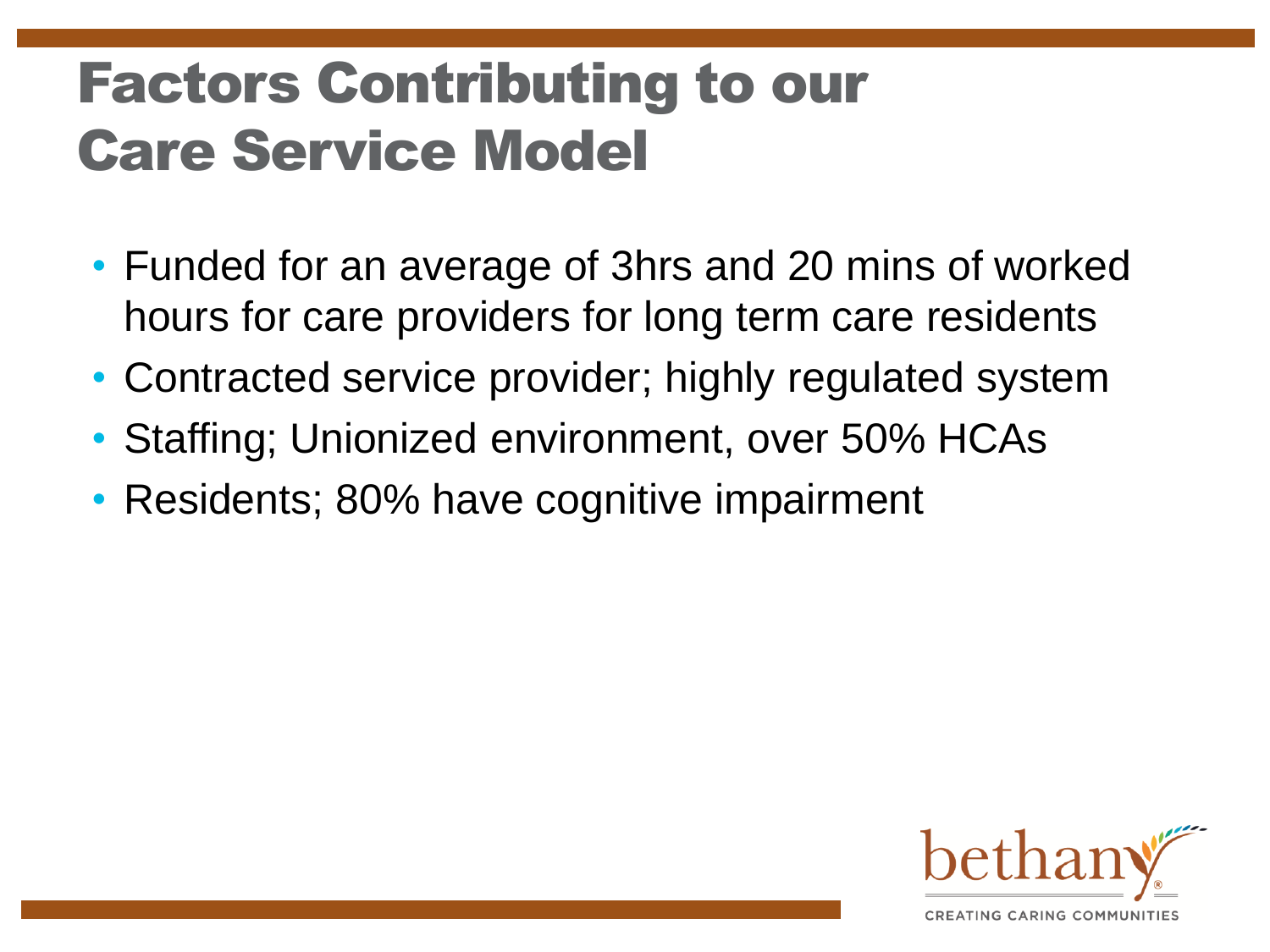# Traditional Music Therapy

- Contracted service
- Resourced exclusively through fundraising
- Referrals coordinated through Rec Therapy
- 1:1 and group programs
- Approx. 2hrs per week per site
- Provided to all LTC sites

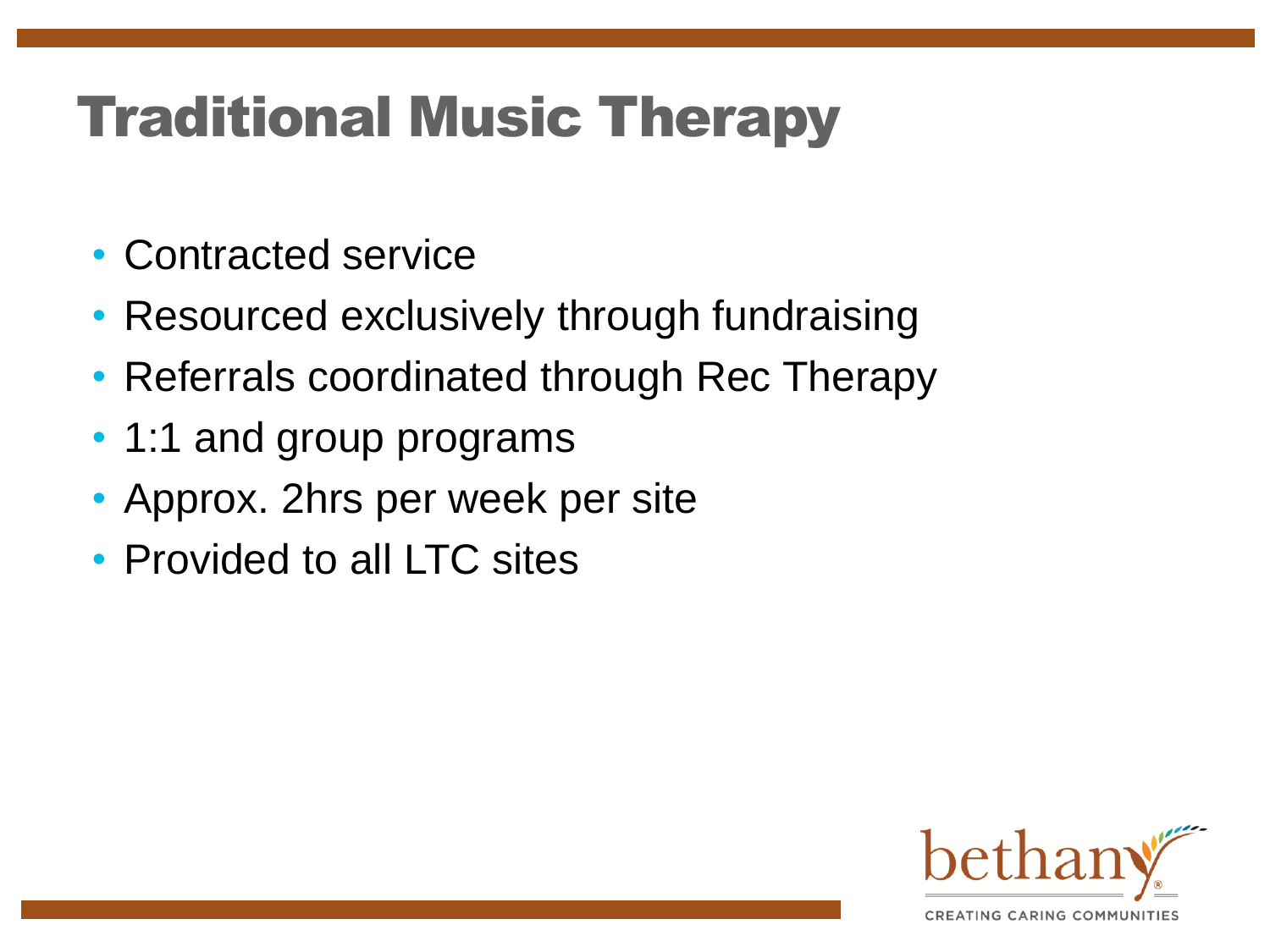# **Other Music in Long Term Care**

- Drum circles
- Singalongs
- Community Choirs
- Calgary Philharmonic **Orchestra**



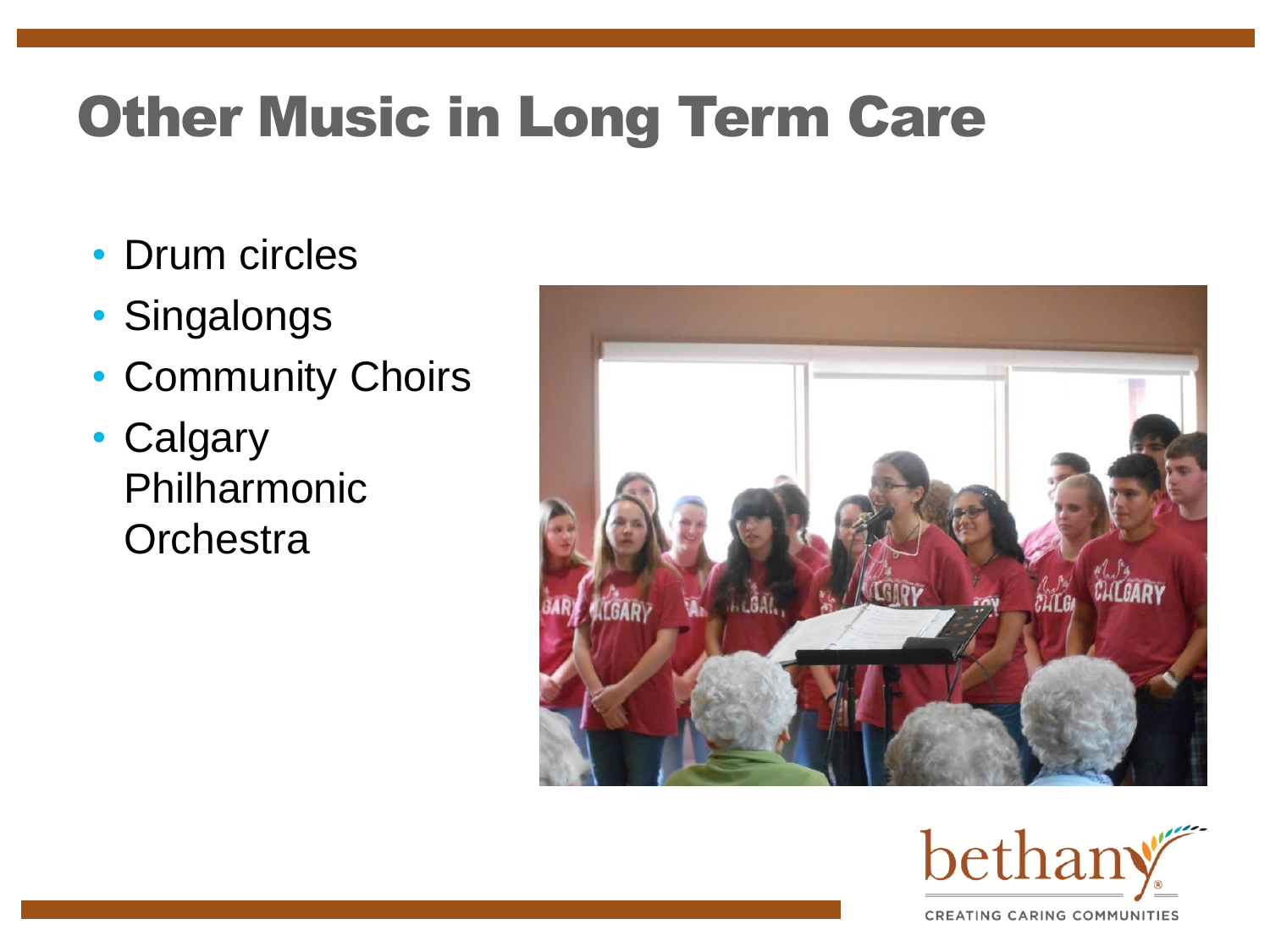### Music and Memory

# **SMUSIC**<br>Structure



**CREATING CARING COMMUNITIES**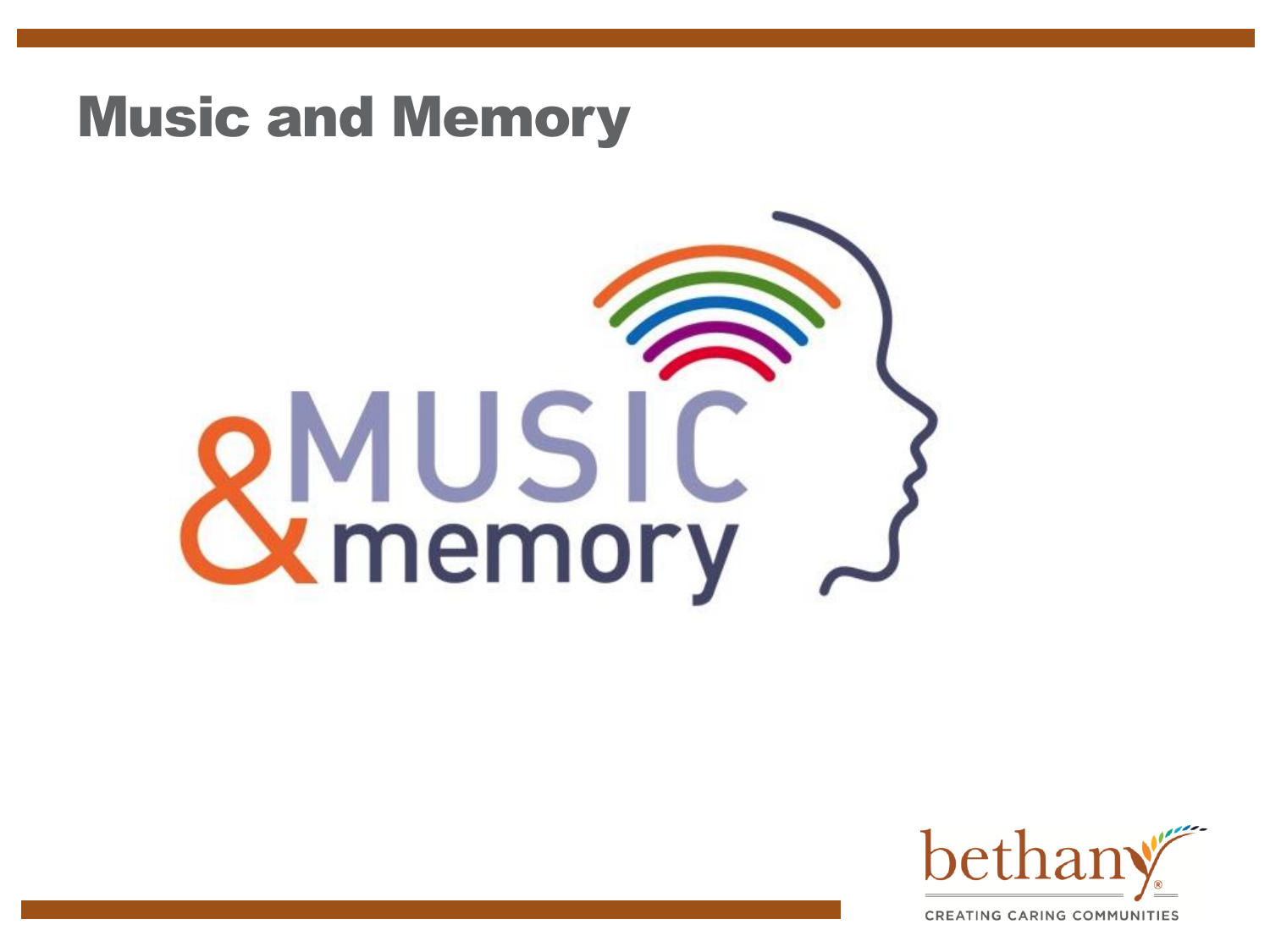### Realities are . . .

- Key staff in supporting music care and music therapy
	- Recreational therapy staff
	- Volunteer coordinators
- Typically Mon-Fri, 8am to 4pm
- LTC is funded for 24hr nursing care

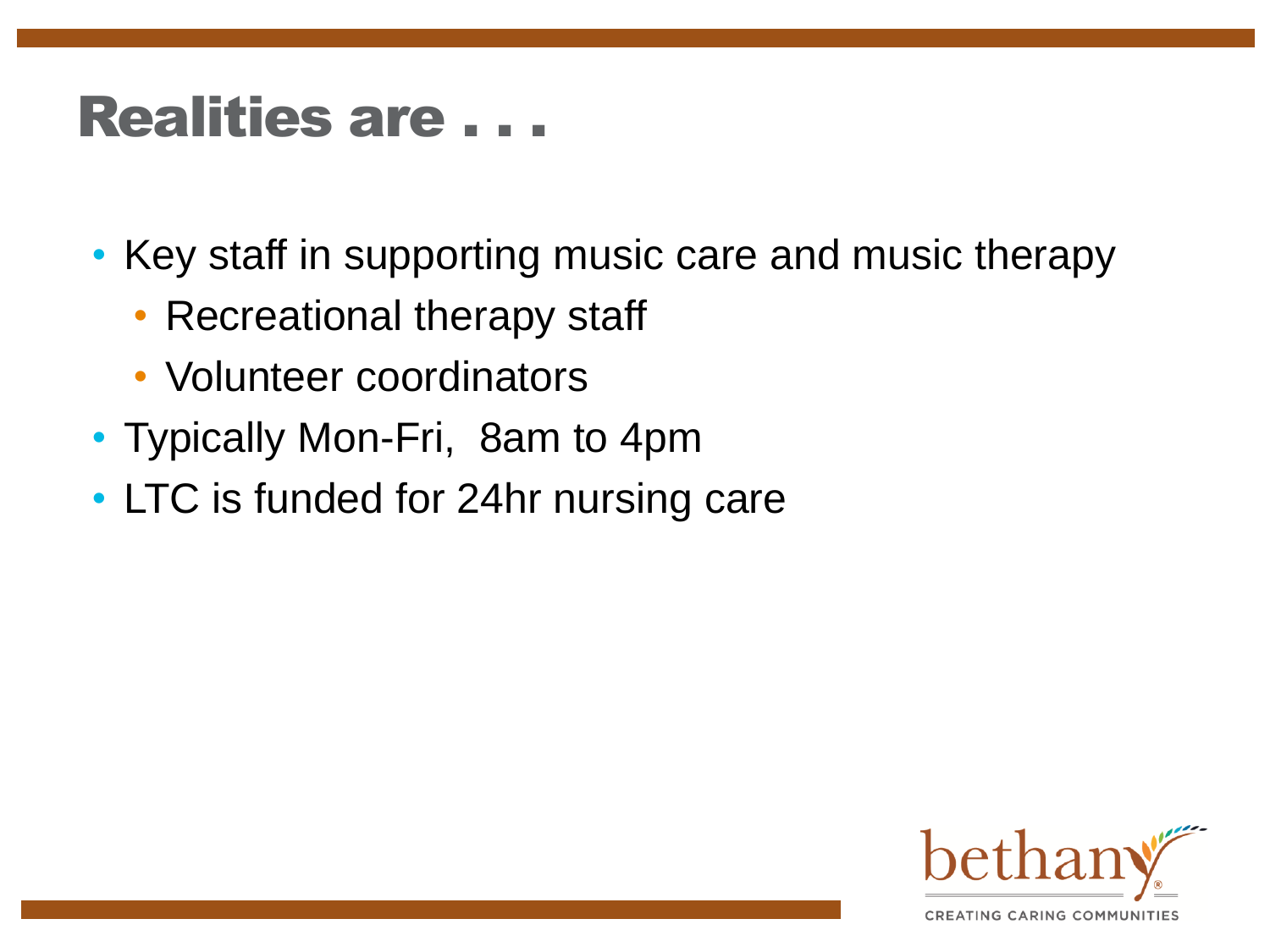### Health Care Aides: Direct Observations (Project Funding Provided By ICCER)



CREATING CARING COMMUNITIES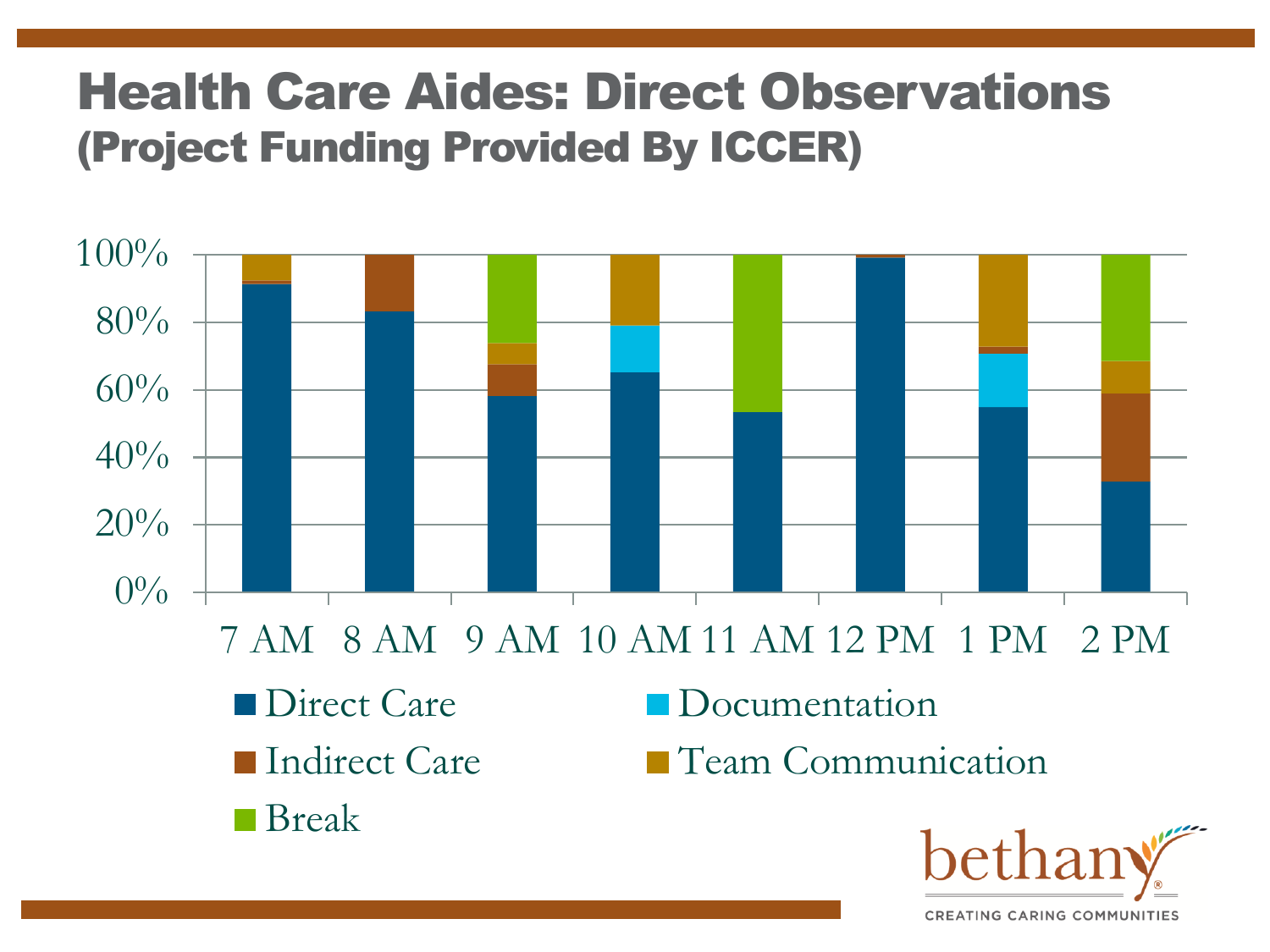# Music and Technology

- Technology is increasing throughout our continuing care environments
- Community partners and donors are driving change
	- Ipods donations
	- Multimedia flash drives

![](_page_11_Picture_5.jpeg)

![](_page_11_Picture_6.jpeg)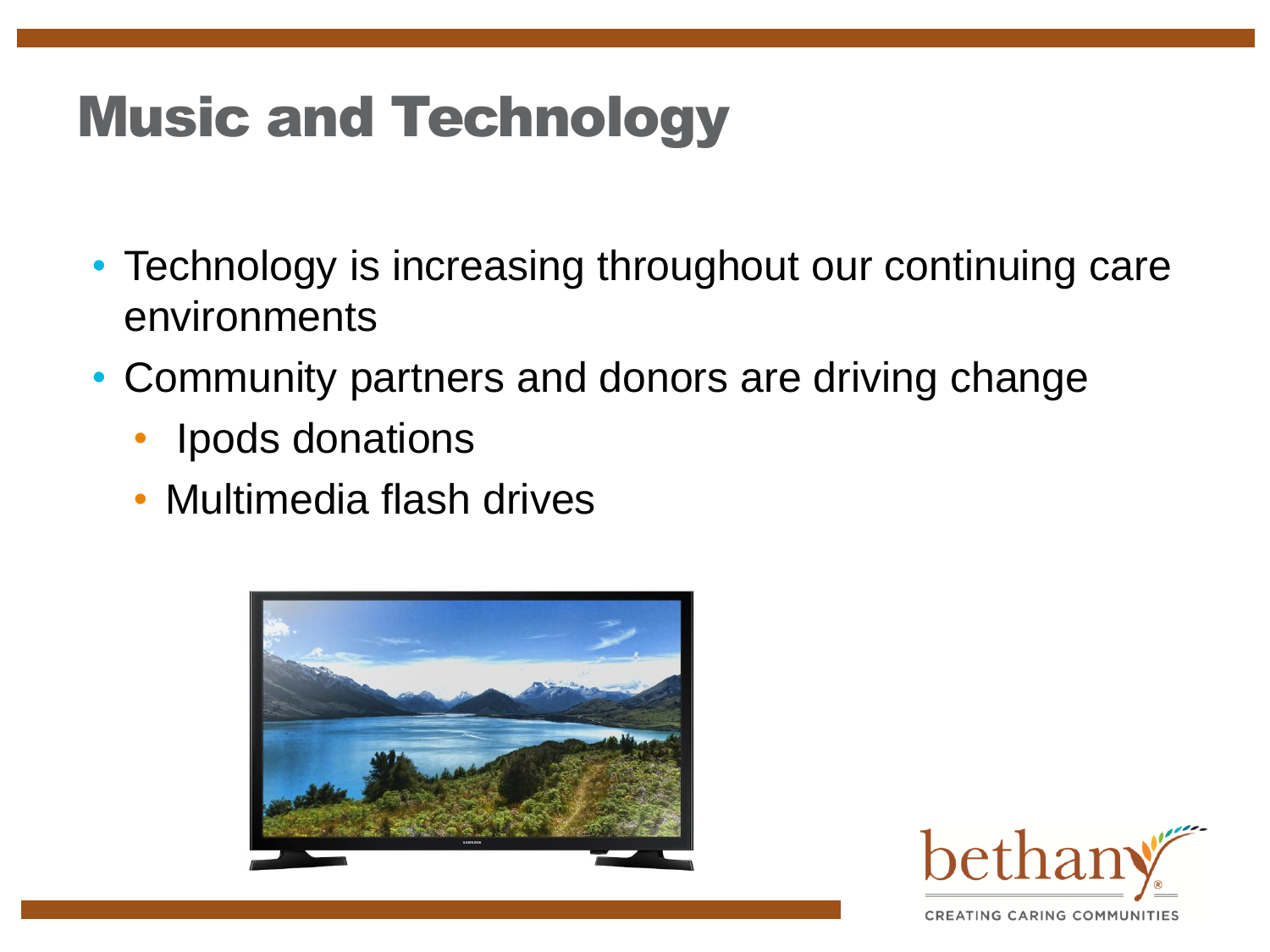# National Standards

Client- and family-centred care shifts providers from doing something *to or for the client—where the health care provider's perspective is dominant—to doing something*  with the client—so the health care provider and the client *have a true partnership.*

![](_page_12_Picture_2.jpeg)

### **ACCREDITATION** `ANADA

Better Quality. Better Health.

![](_page_12_Picture_5.jpeg)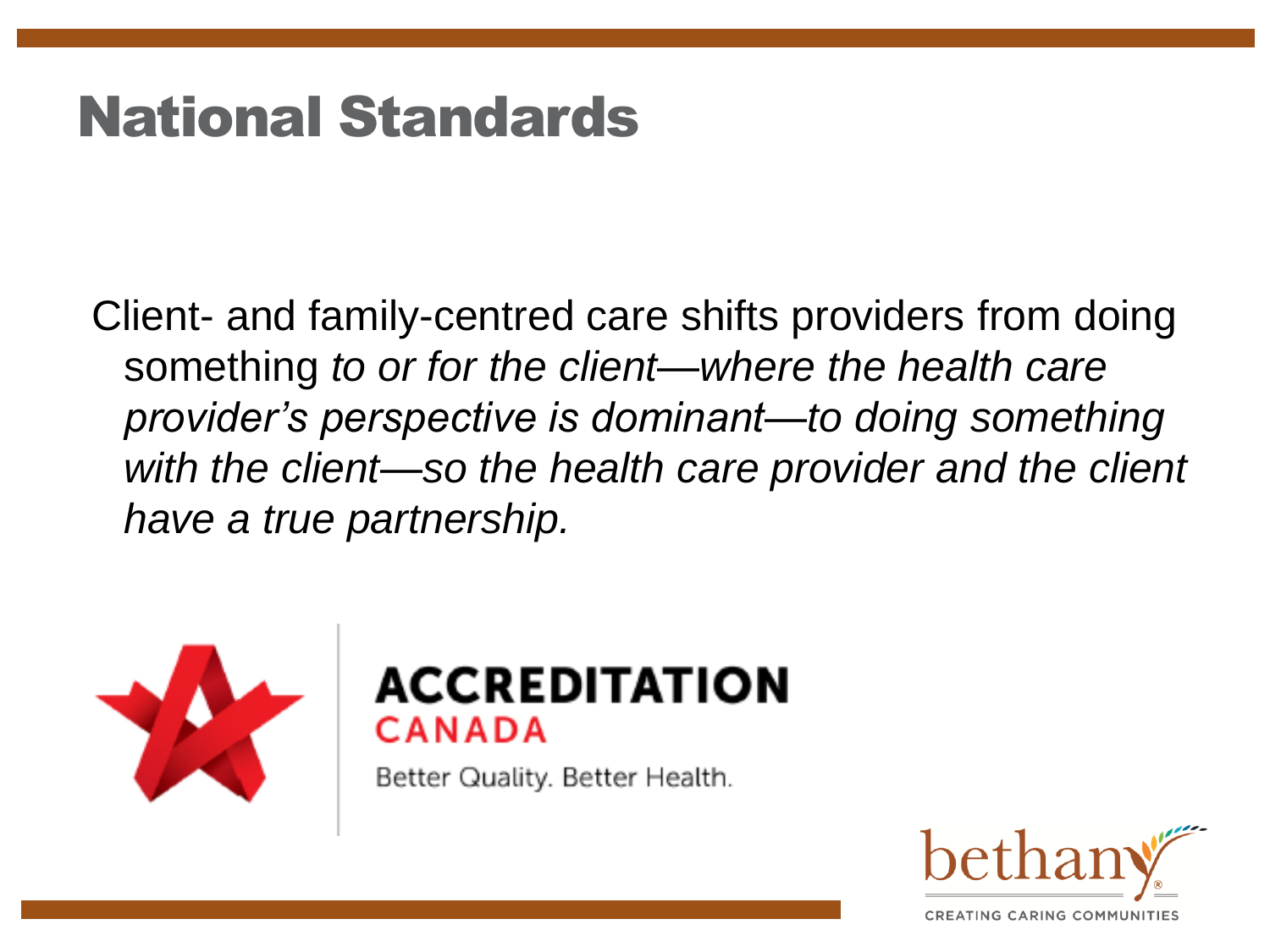# In Summary

- We know the integration of music is important
- Current system and organizational barriers make this a challenge to get right
- Current realities highlight the importance of individual care providers in promoting and integrating music into care

![](_page_13_Picture_4.jpeg)